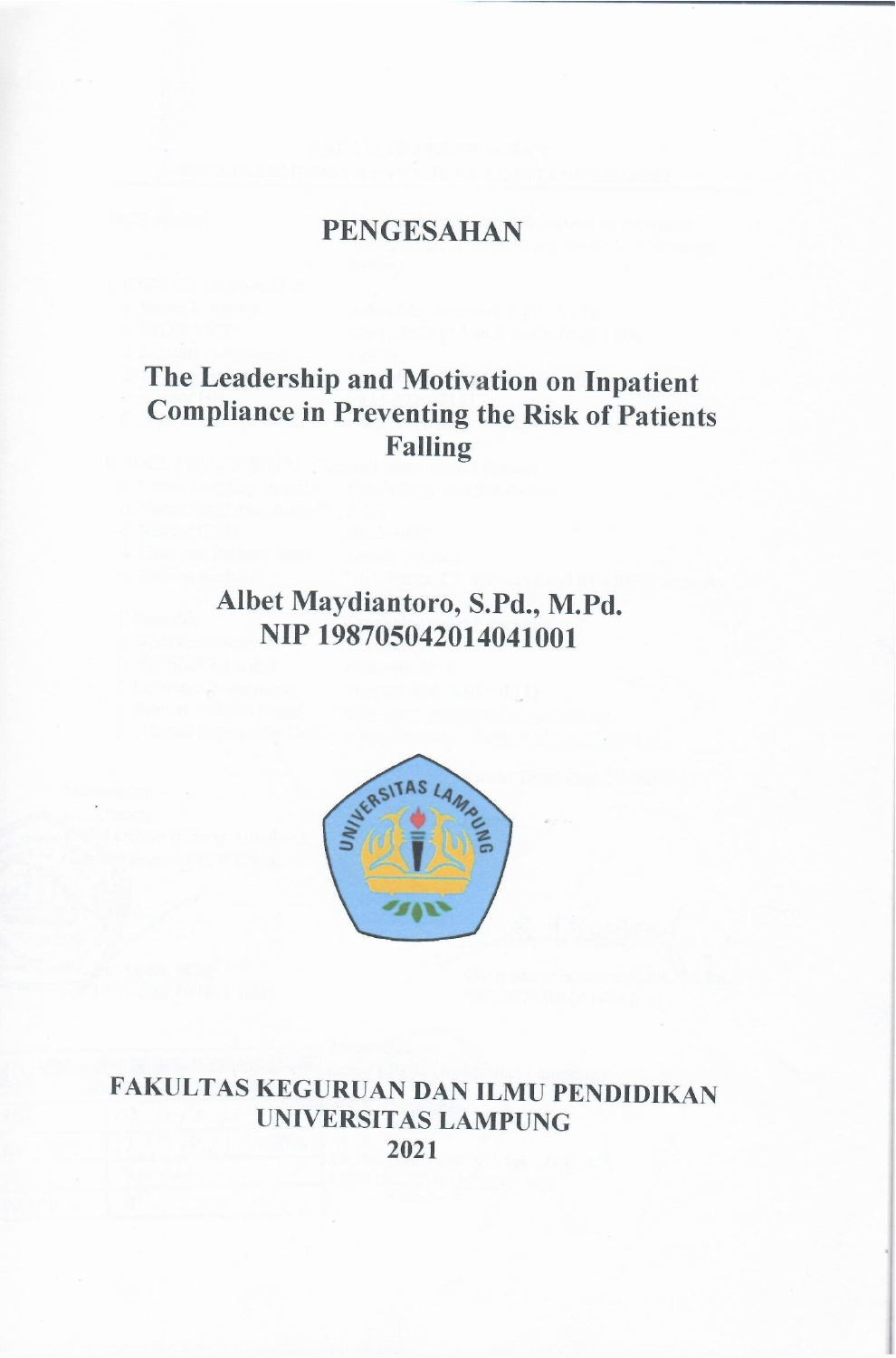### **HALAMAN PENGESAHAN** PUBLIKASI ILMIAH PADA JURNAL INTERNASIONAL

| Judul Artikel                                       | : The Leadership and Motivation on Inpatient<br>Compliance in Preventing the Risk of Patients<br>Falling |
|-----------------------------------------------------|----------------------------------------------------------------------------------------------------------|
|                                                     |                                                                                                          |
| <b>I. IDENTITAS PENULIS</b>                         | : Albet Maydiantoro, S.Pd., M.Pd.                                                                        |
| a. Nama Lengkap                                     | : 0004058702 / 19870504201404 1 001                                                                      |
| b. NIDN / NIP                                       | : Lektor                                                                                                 |
| c. Jabatan Fungsional                               | : Pendidikan IPS / Pendidikan Ekonomi                                                                    |
| d. Jurusan/Program Studi                            | : 0823-9710-7151                                                                                         |
| e. Nomor HP<br>f. Alamat surel (e-mail)             | : albet.maydiantoro@fkip.unila.ac.id                                                                     |
|                                                     |                                                                                                          |
| II. IDENTITAS JURNAL (Tempat terbit artikel ilmiah) |                                                                                                          |
| a. Nama Lengkap Jurnal                              | : Psychology and Education                                                                               |
| b. Nama Singkatan Jurnal*: PAE                      |                                                                                                          |
| c. Nomor ISSN                                       | $: 0033 - 3077$                                                                                          |
| d. Cakupan Bidang Ilmu                              | : Social Science                                                                                         |
| e. Alamat Redaksi                                   | :1195 Stroud Ct, Westerville, OH 43081, Amerika                                                          |
|                                                     | Serikat.                                                                                                 |
| f. Penerbit                                         | : Psychology and Education                                                                               |
| g. Vol/Number terbit                                | : Volume 58 No. 2                                                                                        |
| h. Tgl/bln/Thn terbit                               | : Februari 2021                                                                                          |
| i. Lembaga Pengindeks                               | : Scopus (Q4. SJR= $0,11$ )                                                                              |
| j. Alamat website jurnal                            | : http://psychologyandeducation.net/                                                                     |
|                                                     | k. Alamat Repository Unila: http://repository.lppm.unila.ac.id/30515/                                    |
|                                                     |                                                                                                          |

Bandar Lampung, 27 Mei2021

Mengetahui, a.n. Dekan, ERUDAN WAKil Dekan Bidang Akademik Dan Kerjasama FKIP Unila,

Munyono, M.Si

19651230 199111 1002

Penulis,

Albet Maydiantoro, S.Pd., M.Pd. NIP198705042014041001

|       | T ELL DOKUMENTASI LEWAGA PENELITAN DAN PENGABUAN KEPADA TE STARAKA<br>UNIVERSITAS LAMPUNG | Menyetujui,<br>Ketua LPPM Universitas Lampung |
|-------|-------------------------------------------------------------------------------------------|-----------------------------------------------|
| TGI   | 03/06/2021                                                                                |                                               |
|       | $18/14$ roll 200                                                                          | Dr. Ir. Zusmeilia Afriani, D.E.A.             |
| JENIS |                                                                                           |                                               |
| PARAF |                                                                                           |                                               |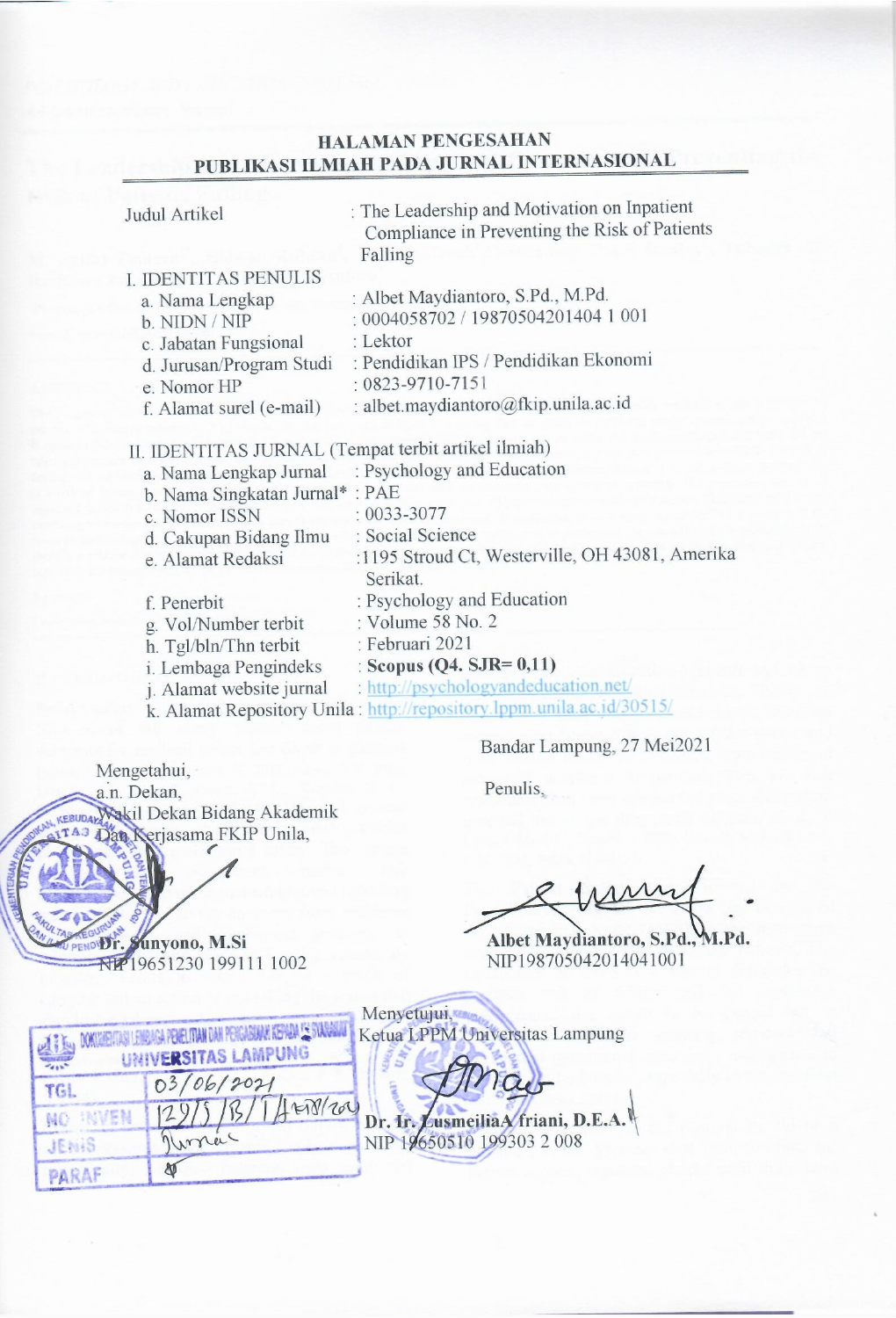## **The Leadership and Motivation on Inpatient Compliance in Preventing the Risk of Patients Falling**

**M. Arifki Zainaro1\* , Ridwan Ridwan<sup>1</sup> , Rias Tusianah<sup>1</sup> ,Usastiawaty C.A.S Isnainy<sup>1</sup> , Tubagus Ali Rachman Puja Kesuma<sup>1</sup> , Albet Maydiantoro<sup>1</sup>**

1 Program Doktor FKIP Universitas Lampung, Indonesia

\*email: m.arifkiz@yahoo.com

#### **ABSTRACT**

The purpose of this study was to analyze the relationship between leadership and motivation in compliance with inpatient nurses in preventing the risk of falling in patients at X1 Hospital Bandar Lampung in 2020. Pre-survey data on nurses in receiving newly hospitalized patients at a hospital in Bandar Lampung Indonesia in December 2019 found several cases concerning nurses' tasks: did not lower the patients' beds, did not label the patients with the triangles, did not carry out Morse Fall Scale score (MFS) assessments, did not give patients' wristbands the risk of falling, did not install fences of the bed. So far, there has been no incidence of falling patients, however, if there is no effort of preventing, there is a risk of falling patients. This study was a quantitative design and used an analytical cross-sectional approach. The population was of all inpatient nurses at a hospital in Bandar Lampung. The samples in this study were all inpatient nurses totaling 97 nurses. This study used a total sampling technique.The author concludes that 1) the leadership given is not good, 2) motivation is on a moderate scale, 3) the nurse is in the non-obedient category, 4) there is a leadership relationship with inpatient nurse compliance in preventing the risk of falling in patients, and 5) there is a relationship motivation with inpatient nurse compliance in preventing the risk of falling in patients.This article provides new insights regarding the management of fall patients in the context of healthcare practice in Indonesia

#### **Keywords**

Leadership, Motivation and Compliance

#### **BACKGROUND**

Patient safety is the most important global issue. Now there are many reports about patient demands for medical errors that occur to patients (Kalra, J., Kalra, N., &Baniak, N. 2013; James, J. T. 2013; Longtin, Y., Sax, H., Leape, L. L., Sheridan, S. E., Donaldson, L., &Pittet, D. 2010). Hospital patient safety is a system where the hospital provides patient care that seeks more safety. The system includes risk assessment, patient risk identification, and management, incident reporting and analysis, the ability to learn from incidents and follow-up, and implement solutions to minimize risks and prevent injuries caused by mistakes. Errors in action can be a result of carrying out an action or not taking the action that should be taken, such as preventing the risk of falling on a patient (Ministry of Health, 2017; Lawton, R., McEachan, R. R., Giles, S. J., Sirriyeh, R., Watt, I. S., & Wright, J. 2012; Donaldson, L. J., Panesar, S. S., & Darzi, A. 2014).

Efforts to anticipate and prevent falling patients need assessment. Assessments can be carried out periodically, including potential risks associated with the drug administration schedule and taking actions to reduce all identified risks. This is the reason why there must be leadership in the team organization because it is one of the duties and roles of the leader in the team organization to anticipate accidents in patients. This fall risk assessment has been carried out since the patient enrolled, using the drop scale (Chassin, M. R., & Loeb, J. M. 2013; Reason, J. 2016; Chassin, M. R., & Loeb, J. M. 2013; Sujan, M. 2015).

The Patient Safety team formed by the PantiWaluyo Hospital Surakarta has designated the Morse Fall Scale (MFS) as the instrument used to identify the risk of falling patients. The calculation on MFS is a way to determine the patient's risk of falling and fall prevention management that needs to be carried out in accordance with the existing standard fall prevention operational procedures and applies to all units in the hospital, especially in the inpatient room (Djatmiko, 2016).

Services to patients in the hospital should be a holistic service. Services start from the time the patient arrives, registers, checks until the patient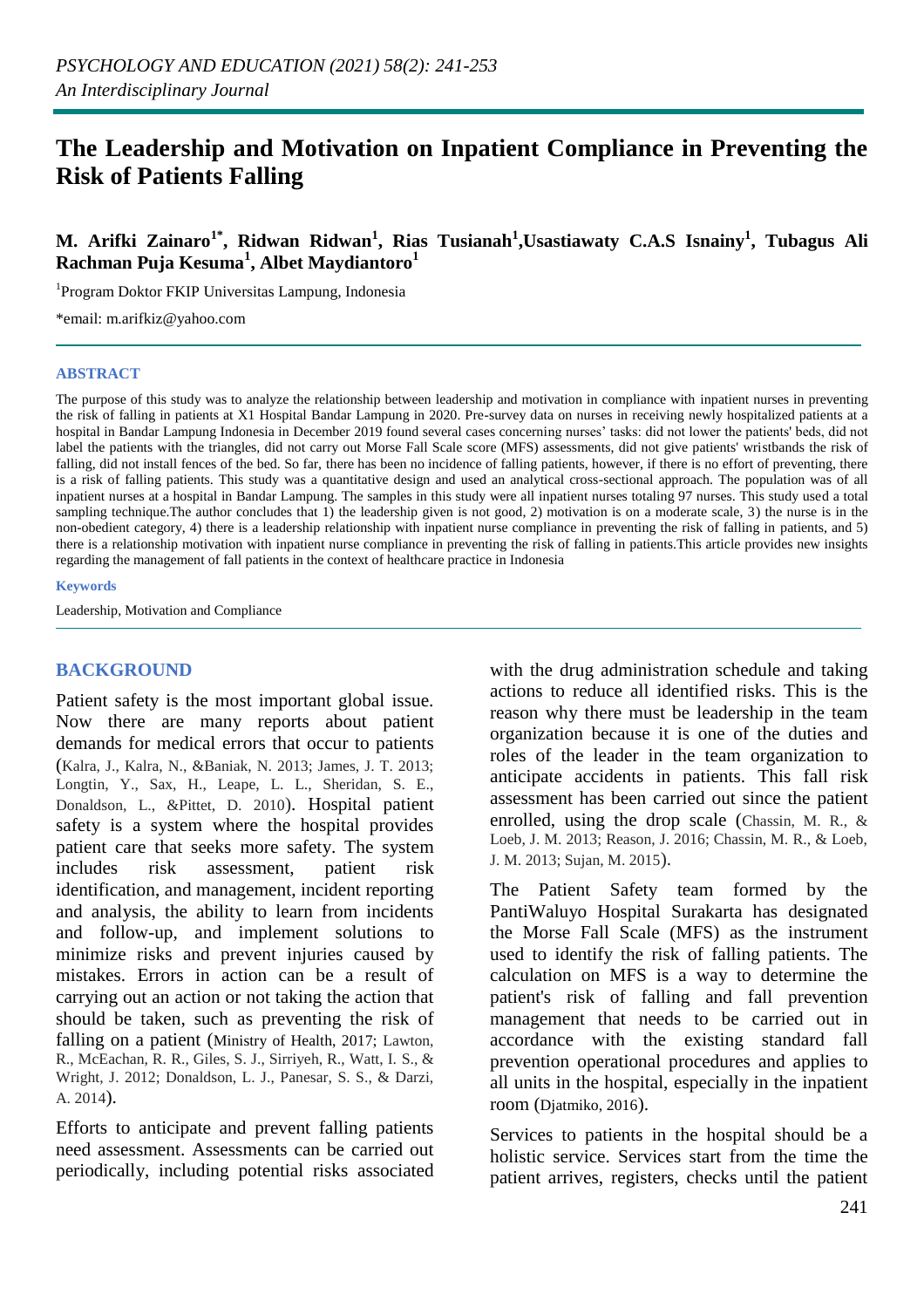goes home. However, some incidents at the hospital sometimes have not reached that far, namely patients falling while getting service at the hospital, both outpatients and as inpatients (Leigh, H. 2013; Ball, J. C., & Ross, A. 2012; Dranove, D. 2009; Van Keer, R. L., Deschepper, R., Francke, A. L., Huyghens, L., &Bilsen, J. 2015; Raleigh, V., Thompson, J., Jabbal, J., Graham, C., Sizmur, S., & Coulter, A. 2015).

Hospital health service facilities are for various patients with various conditions and various causes of the disease. Each patient is a unique person with a variety of needs and characteristics of each. In the case of the disease, there are also various kinds of patient conditions that will affect the way of providing services and care provided because the patient's condition is full of risks. One of the risks that may arise is the patient falling (fall). The implementation of the patient safety program is one indicator of whether or not the implementation of this program is running (Ni Panjawi Journal, 2016; Ponikowski, P., Anker, S. D., AlHabib, K. F., Cowie, M. R., Force, T. L., Hu, S, &Samal, U. C. 2014; Mirzaei, M., Aspin, C., Essue, B., Jeon, Y. H., Dugdale, P., Usherwood, T., & Leeder, S. 2013).

According to the World Health Organization (WHO), the year defines a fall as an event that results in a person falling accidentally on the ground or floor or a lower level. The hospital has made efforts to reduce or prevent falls, including evaluating the patient's risk of falling and taking immediate action to reduce the risk of falls and reduce the risk of injury from falls. Falling prevention is a complex issue, which crosses boundaries of health, social services, public health, and accident prevention (WHO, 2016; Miake-Lye, I. M., Hempel, S., Ganz, D. A., &Shekelle, P. G. 2013; Abreu, C., Mendes, A., Monteiro, J., & Santos, F. R. 2012; Igual, R., Medrano, C., & Plaza, I. 2013).

In England and Wales, approximately 152,000 patients report an acute fall in hospital each year, with more than 26,000 being reported from mental health units and 28,000 from community hospitals. Several cases resulted in death, serious or moderate injury with an estimated cost of  $\pm$  15 million per year (Abraham, S. P. 2012).

The hospital establishes a fall risk reduction program based on appropriate policies and/or procedures. This program monitors the desired or unwanted consequences of actions taken to reduce falls. Hospitals must implement this program, therefore the Joint Commission International (JCI) standard in target 6 states that hospitals need to develop approaches to reduce the risk of injury to patients due to falls, on the other hand providing training to all health workers on how to prevention of the patient's risk of falling is very important. Thus all health workers can have maximum performance in dealing with the risk of falling patients (Johnston, M., &Magnan, M. A. 2019; Rodziewicz, T. L., &Hipskind, J. E. 2020; Ryan-Fogarty, Y., O'Regan, B., & Moles, R. 2016; Kocakulah, M. C., Austill, D., & Henderson, E. 2019).

Data on the risk of falling patients at Hospital X1 in Bandar Lampung, in 2017 the incidence of falling patients reached 21 patients, in 2018 it reached 24 patients and in 2019 it reached 28 patients. Different from Hospital X2 in Bandar Lampung, in 2017 the incidence of falling patients reached 12 patients, in 2018 it reached 10 patients and in 2019 it reached 8 patients. The data says that the implementation of prevention of the risk of falling patients in X1 Hospital is higher than in X2 Hospital in Bandar Lampung (Profile of the Lampung Provincial Health Office, 2019).

According to the Institute of Medicine, action or negligence is one of the determinants of falls that can harm the patient, but does not cause damage as a result of chance; prevention or mitigation of near injury and no incidents of harm can provide much valuable information that cannot be captured by adverse events reporting system. Therefore, reporting incidents should be encouraged. For this reason, a careful calculation of developing large databases is needed and will also employ more staff for data management, should be considered (Jefriyaga, 2015; Rodziewicz, T. L., &Hipskind, J. E. 2020; Slawomirski, L., Auraaen, A., &Klazinga, N. S. 2017).

Referring to patient safety standards, the organization must design a new leadership process or improve the existing process, namely monitoring and evaluating performance through data collection, intensive analysis of incidents, and making changes to improve patient performance and safety. Hospitals need to create an open and fair leadership and culture, lead and support staff in building a strong and clear commitment and focus, integrate risk management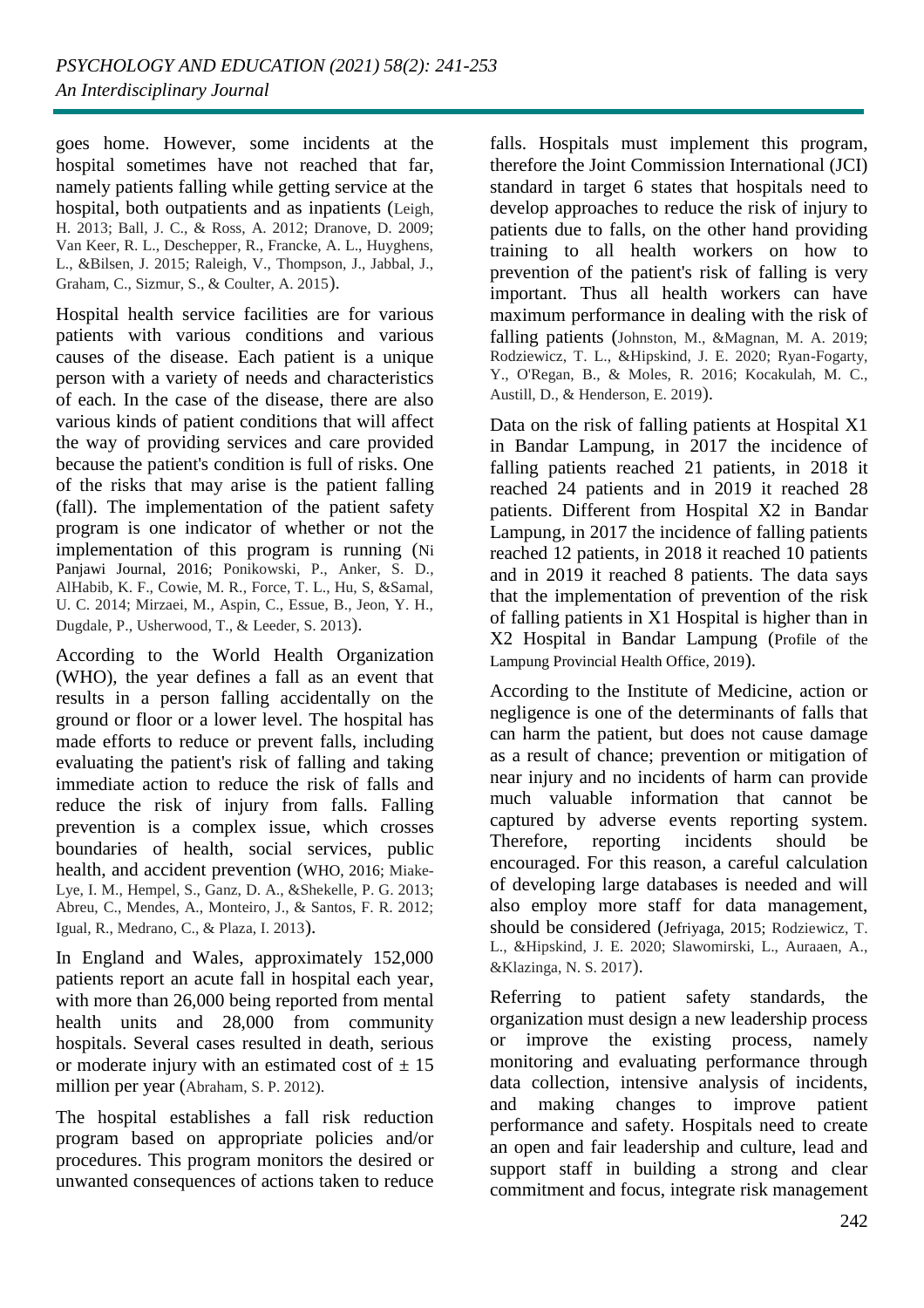activities in developing risk management systems and processes and identify and assess services that have potential to become a problem (Kemenkes RI, 2017; Brunsveld-Reinders, A. H., Arbous, M. S., De Vos, R., & De Jonge, E. 2016; Yusof, M. M. 2015; Papp, J. 2018; Jabri, M. 2017)

The incidence of falling patients is detrimental to the patient. One of the effects is physical injury which includes abrasions, tearing wounds, bruises, even in some serious cases, falls can result in fractures, bleeding and head injuries (Rachmawati, 2019; Aryee, E., James, S. L., Hunt, G. M., & Ryder, H. F. 2017; Sattar, S., Alibhai, S. M., Spoelstra, S. L., & Puts, M. T. 2019; Christian, C. W., & Committee on Child Abuse and Neglect. 2015; Jain, V., Chari, R., Maslovitz, S., Farine, D., Bujold, E., Gagnon, R., ... & Gouin, K. 2015).

Nurses who have great leadership support tend to have greater levels of adherence as well. Nurses who have moderate levels of leadership support tend to have moderate levels of adherence (Asiri, S. A., Rohrer, W. W., Al-Surimi, K., Da'ar, O. O., & Ahmed, A. 2016; Houghton, C., Meskell, P., Delaney, H., Smalle, M., Glenton, C., Booth, A., ... &Biesty, L. M. 2020). Meanwhile, nurses with low leadership support tended to be disobedient. Nurse non-compliance is to identify patients in the application of patient safety (Triyaningsih, 2014).

The Patient Safety Goal (PSG) is a requirement to be applied in all hospitals accredited by the Hospital Accreditation Commission (HAC). One of the factors in implementing the PSG is the motivation of the medical personnel in carrying out patient safety procedures. The use of a patient identification bracelet is the implementation of the first of the 6 Patient Safety Goals. The target of this implementation is the accuracy of patient identification so that patients who are hospitalized in the hospital can identify their needs precisely at the time of service and treatment (Jia, Q., Xu, W. D., Hu, J. H., Liu, J., Liu, H., Zhao, J., & Zhu, L. Y. 2020; Small, S. 2017).

The implementation of patient safety standards really needs support and a leadership role so that self-motivation in improving patient safety can reach these standards (Kossaify, A., Hleihel, W., &Lahoud, J. C. 2017; Tan, K. H., Pang, N. L., Siau, C., Foo, Z., & Fong, K. Y. 2019; Smeds Alenius, L. 2018).

For that, each hospital requires the formation of a patient safety committee that deals with the risk of falling patients (Sujan, M. 2015; Mitchell, I., Schuster, A., Smith, K., Pronovost, P., & Wu, A. 2016). Harrington (2009) concluded that there are seven steps a leader can take in a hospital to help achieve patient safety. The seven steps include: 1) building awareness of the value of patient safety; 2) lead and support staff, 3) integrate risk management activities; 4) developing a reporting system; 5) engage and communicate with patients; 6) learn and share experiences about patient safety; 7) preventing injury through system implementation. The application of these seven steps can be used as a way to prevent falling patients.

Since the application of Standard Operating Procedures (SOP) at Hospital X1 Bandar Lampung from August to October 2019, it was found that 3 patients had fallen. This was caused by an error in calculating the Instrumental Morse Fall Scale score (MFS). The principles of MFS assessment are part of the performance and behavior of nurses to work in accordance with their duties in the organization. This conformity is usually related to nursing compliance. Obedience is obedience or disobedience to orders and is the starting point for changes in individual attitudes and behavior (Darmadi, 2008).

Based on pre-survey data conducted by researchers on January 15, 2020, researchers have observed 10 nurses receiving 15 new patients who were treated in the inpatient room of Hospital X1 Bandar Lampung in December 2019. Of the 15 patients, it was found that there were 3 patients whose bed was not lowered, 5 patients were not given a triangle label, 2 patients did not undergo an MFS assessment, 2 patients were not given a fall risk bracelet, 3 patients had no bed fence attached. So far, there has been no fall in the patient but if the condition is continued, one day there will definitely be a risk for the patient to fall.

The results of the pre-survey above illustrate that the implementation of safe nursing care to patients which refers to patient safety is not optimal. This could be due to the nurses' lack of knowledge in implementing fall risk management procedures and/or nurses who are not obedient in carrying out SPO, the risk of falling is caused by the procedure being too long, too complicated, and also lacking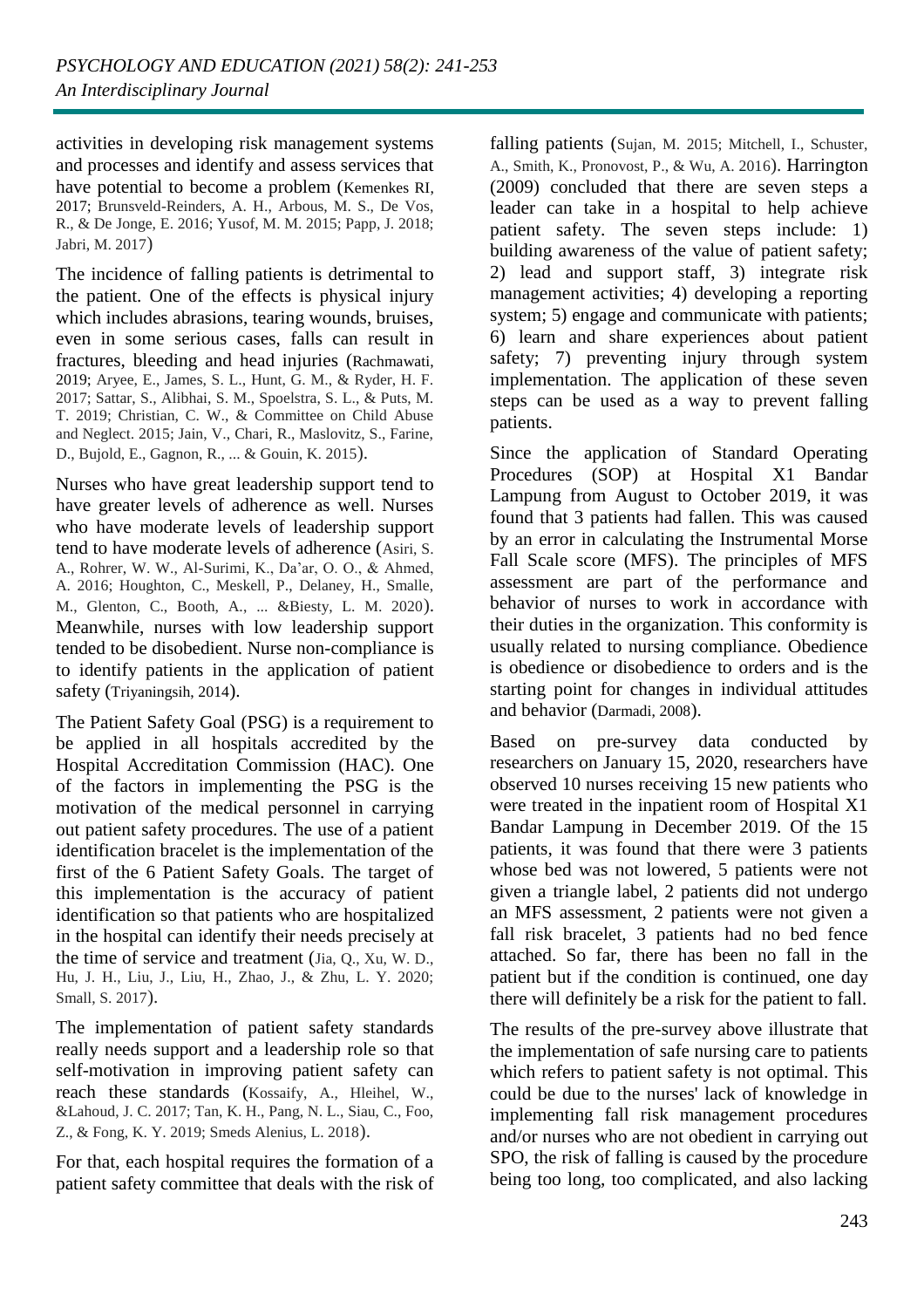control from superiors. Efforts to prevent patients from falling at risk still need to be a concern for nurses at X1 Hospital in Bandar Lampung.

Based on the description above, the researchers are interested in conducting research with the title: "The Relationship of Leadership and Motivation on Inpatient Compliance in Preventing the Risk of Falling in Patients at X1 Hospital Bandar Lampung in 2020".Based on this background, this study aims to answer the following research questions:

- 1. How good is the leadership given to the nurses at X1 Bandar Lampung Hospital in 2020?
- 2. How high is the motivation of the nurses at X1 Bandar Lampung Hospital in 2020?
- 3. Are the nurses at X1 Bandar Lampung Hospital in 2020 obeying?
- 4. Is there a leadership relationship with inpatient nurse compliance in preventing the risk of falling for patients at X1 Hospital in Bandar Lampung in 2020?
- 5. Is there a relationship between motivation and compliance with inpatient nurses in preventing

the risk of falling for patients at X1 Hospital in Bandar Lampung in 2020?

#### **METHOD**

This type of research used in this research is quantitative. The research design used an analytical cross-sectional approach, carried out at X1 Hospital Bandar Lampung, June 25 - July 02, 2020. The research subjects were all inpatient nurses at X1 Hospital Bandar Lampung, totaling 97 nurses because the respondents were <100 respondents.

#### **RESULTS**

The nurses who are the source of the research data have demographic data which includes age, gender, education, and length of time carrying out virginity duties. Clearly, the authors present it in table 1 below.The following is a demographic table of participants who became respondents in this study.

| N <sub>o</sub> | Demographic Data      | Total | Percentage (%) |
|----------------|-----------------------|-------|----------------|
| $\mathbf{1}$   | Age                   |       |                |
|                | 25-32 years           | 52    | 53,6           |
|                | 33-43 years           | 45    | 46,4           |
|                | Total                 | 97    | 100,0          |
| $\overline{2}$ | Gender                |       |                |
|                | Male                  | 54    | 55.7           |
|                | Female                | 43    | 44.3           |
|                | Total                 | 97    | 100,0          |
| 3              | Education             |       |                |
|                | D <sub>3</sub>        | 43    | 44.3           |
|                | <b>Ns</b>             | 30    | 30.9           |
|                | S <sub>1</sub>        | 24    | 24.7           |
|                | Total                 | 97    | 100,0          |
| $\overline{4}$ | <b>Service Period</b> |       |                |
|                | 1 year                | 4     | 4.1            |

#### **Table 1 Demographic Data of Respondents**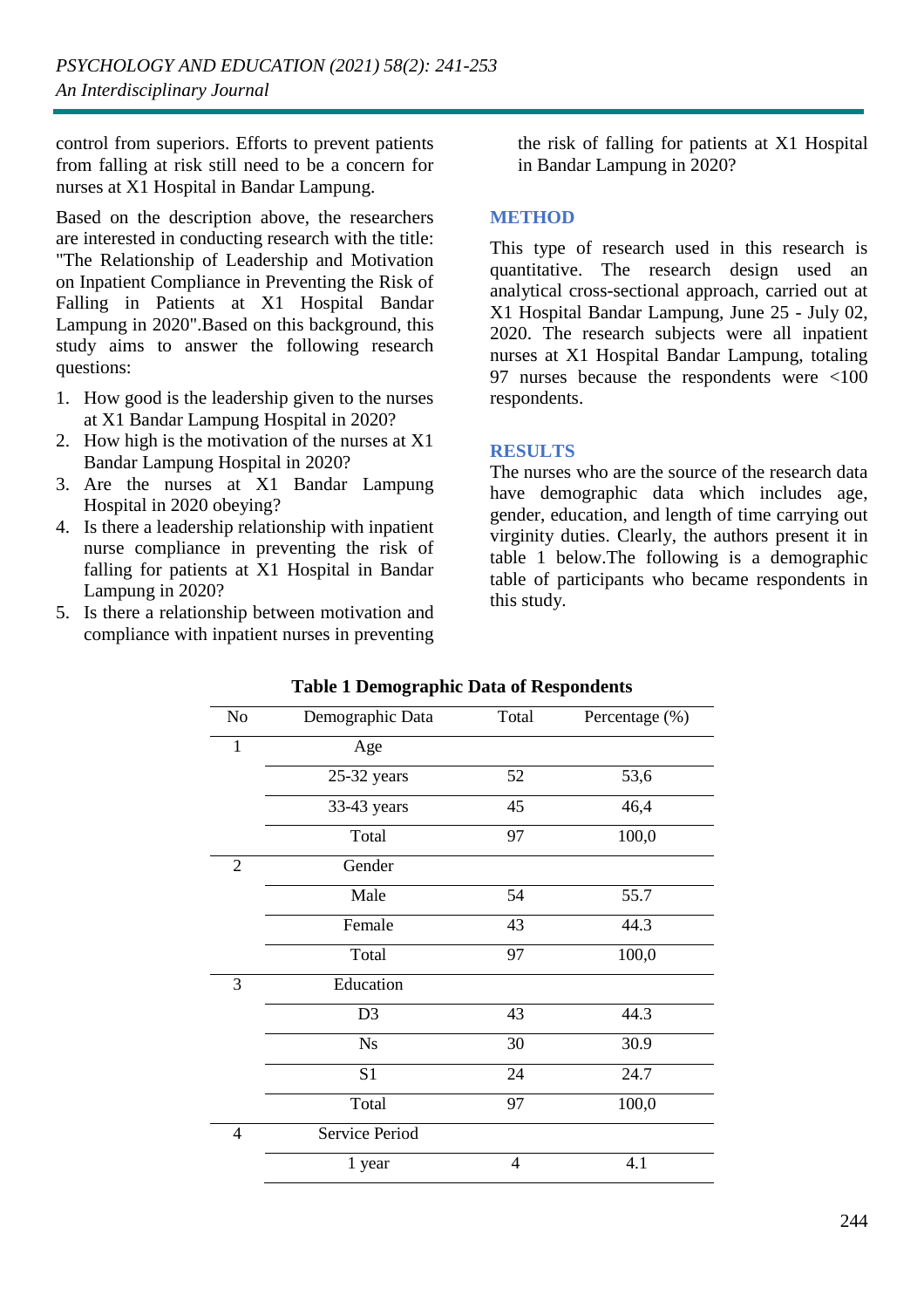| 2 years | 24 | 24.7  |
|---------|----|-------|
| 3 years | 11 | 11.3  |
| 4 years | 35 | 36.1  |
| 5 years |    | 7.2   |
| 8 years | 16 | 16.5  |
| Total   | 97 | 100,0 |

**Table 2 The calculated variable data**

Source: 2020 research data processing

| N <sub>o</sub> | Variable                    | Total | Percentage (%) |  |  |  |  |
|----------------|-----------------------------|-------|----------------|--|--|--|--|
| $\mathbf{1}$   | Leadership                  |       |                |  |  |  |  |
|                | Good                        | 31    | 32.0           |  |  |  |  |
|                | Not good                    | 66    | 68.0           |  |  |  |  |
|                | Total                       | 97    | 100,0          |  |  |  |  |
| $\overline{2}$ | Motivation                  |       |                |  |  |  |  |
|                | <b>Strong</b><br>Motivation | 32    | 33.0           |  |  |  |  |
|                | Medium<br>Motivation        | 34    | 35.1           |  |  |  |  |
|                | Weak<br>Motivation          | 31    | 32.0           |  |  |  |  |
|                | Total                       | 97    | 100,0          |  |  |  |  |
| 3              | Obedience                   |       |                |  |  |  |  |
|                | Obey                        | 42    | 43.3           |  |  |  |  |
|                | Disobedience                | 55    | 56.7           |  |  |  |  |
|                | Total                       | 97    | 100,0          |  |  |  |  |

Source: 2020 research data processing

Table 2 shows that at Hospital X1 Bandar Lampung in 2020, respondents stated that from the aspect of leadership:  $\text{good} = 31 (32\%)$  and bad  $= 66$  (68.0%); motivation: 32 (33%) strong, 34 (35.1%) moderate, and 31 (32%) weak; adherence: adherent 42 (43.3%) and non-adherent 55 (56.7%).

To find out the relationship between leadership and motivation to nurses' obedience in caring for overnight patients in preventing the risk of falling for patients at Hospital X1 in Bandar Lampung in 2020, using the Chi-Square Test: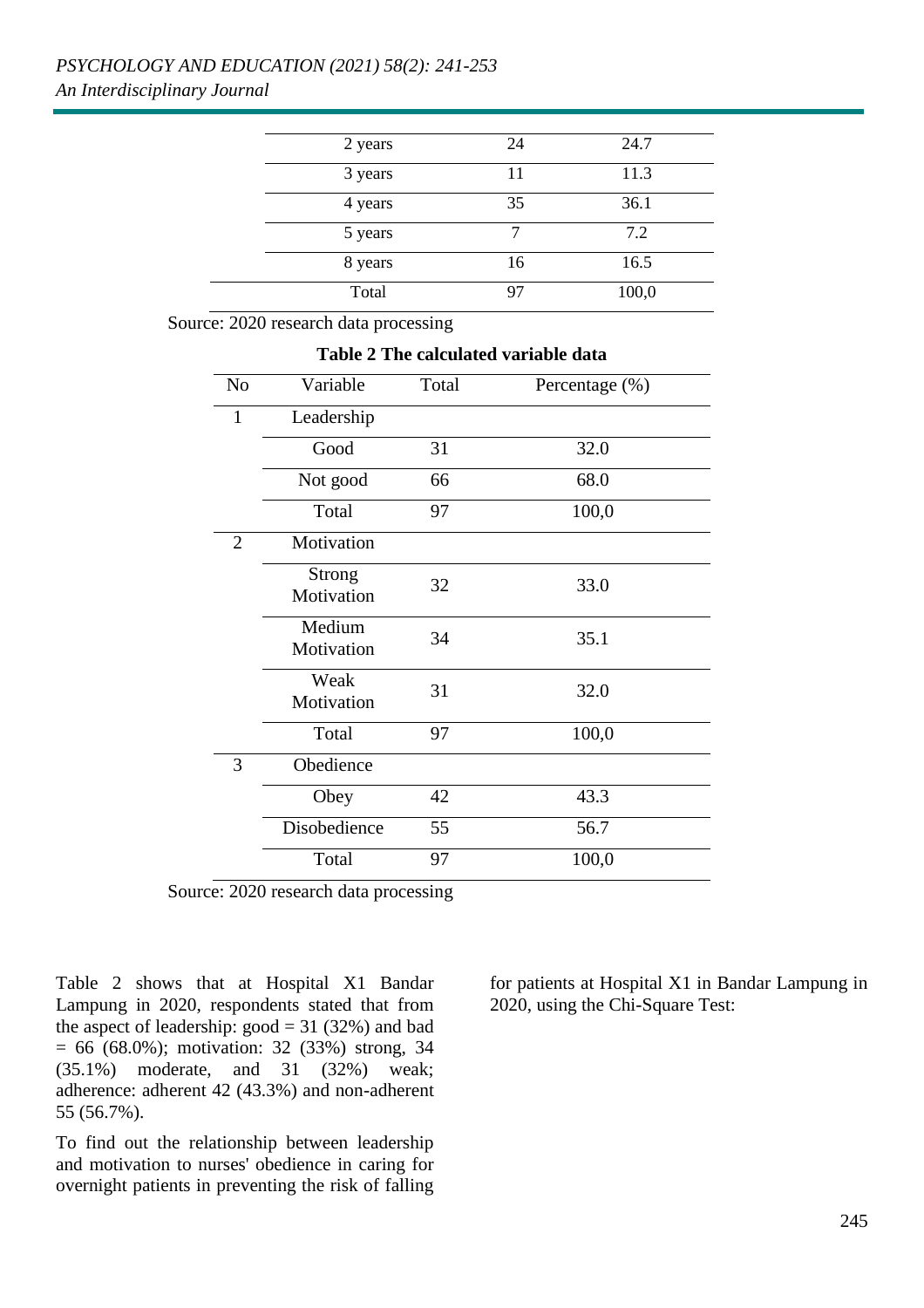| Leadership | Compliance |      |         | Total |    | Р-    | OR 95% Cl |               |
|------------|------------|------|---------|-------|----|-------|-----------|---------------|
|            | Obey       |      | Disobey |       |    |       | Value     |               |
|            | N          | %    | N       | $\%$  | N  | $\%$  |           |               |
| Good       | 21         | 67,7 | -10     | 32,3  | 31 | 100,0 | 0,002     | 4,500 (1,804) |
| Not good   | 21         | 31,8 | 45      | 68,2  | 66 | 100,0 |           | $-11,224$     |
| total      | 42         | 43,3 | 55      | 56,7  | 97 | 100,0 |           |               |

**Table 3 Chi-Square Test**

Source: 2020 research data processing

**The Relationship between Leadership and Nurse Compliance in Caring for Overnight Stay Patients in Preventing the Risk of Falling Patients**

Based on the results of statistical tests in table 3, it was found that the p-value was 0.002 or p-value  $\alpha$  (0.05), which means that there was a relationship between leadership and the compliance of nurses who cared for overnight patients in preventing the risk of falling in patients at X1 Hospital in Bandar Lampung. 2020 with an OR value of 4,500, which means that respondents who get bad leadership will have a 4,500 times greater chance of disobeying.

**The Relationship between Motivation and Nurse Compliance in Caring for Overnight Stay Patients in Preventing the Risk of Falling Patients** 

| Motivasi       |       | Kepatuhan     |            |      | Total |     | P-Value |
|----------------|-------|---------------|------------|------|-------|-----|---------|
|                | Patuh |               | TidakPatuh |      |       |     |         |
|                | N     | $\frac{0}{0}$ | N          | $\%$ | N     | %   |         |
| MotivasiKuat   | 19    | 59,4          | 13         | 40,6 | 32    | 100 | 0,000   |
| MotivasiSedang | 19    | 55.9          | 15         | 44,1 | 34    | 100 |         |
| MotivasiLemah  | 4     | 12.9          | 27         | 87,1 | 31    | 100 |         |
| Jumlah         | 42    | 43,3          | 55         | 56,7 | 97    | 100 |         |

#### **Table 4 Statistical Test for Univariate Discussion**

Source: 2020 research data processing

Based on the results of statistical tests table 4, a pvalue of 0,000 was obtained or p-value  $\alpha$  (0.05), which means that there is a relationship between

#### **DISCUSSION**

#### **Leadership**

Nursalam (2016), states that leadership is an activity to influence the behavior of others, or the art of influencing human behavior, both individually and in groups. Leadership is one of the most important factors in an organization because most of the success and failure of an motivation and compliance of inpatient nurses in preventing the risk of falling in patients at X1 Hospital Bandung in 2020.

organization is determined by the leadership in the organization.

Leadership as a group of processes carried out by someone in managing and inspiring a number of jobs to achieve organizational goals through the application of management techniques. In essence, leadership has a rather broad understanding compared to management.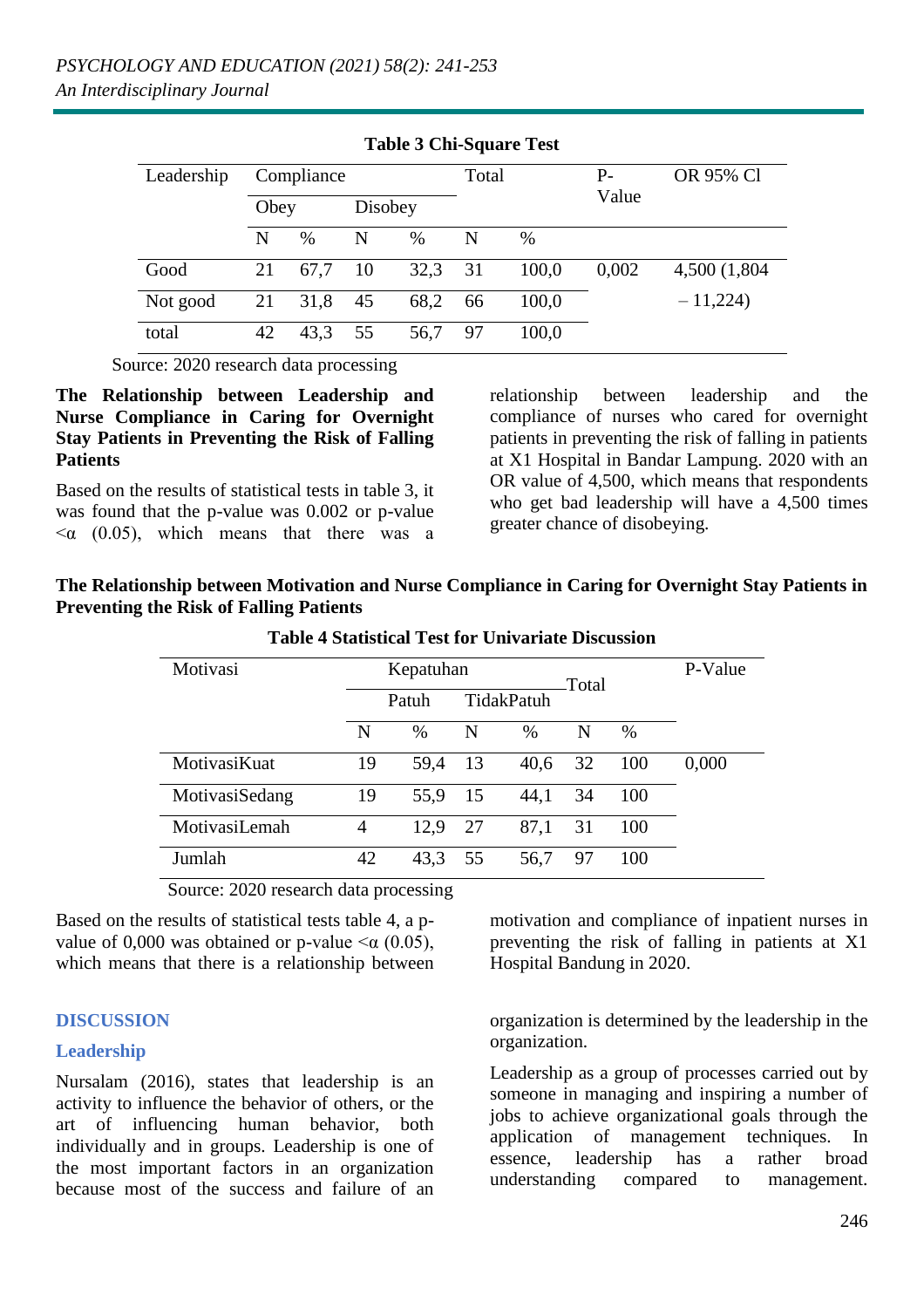Management is a special type of thinking of leadership in an effort to achieve organizational goals. Meanwhile, leaders may try to achieve organizational or group goals, and they may be the same or aligned or not in line with organizational goals (Pohan, 2017).

Based on the results of the research and theory above, it is in line with the research of Gilang (2015) regarding the relationship between leadership support and nurse compliance in the implementation of Fall Patient Prevention Measures at Government Y Regional General Hospital, states that most of the respondents get poor leadership support.

In general, the average leadership is still weak or not good, such as the leadership cannot coordinate with all subordinates with an emphasis on a sense of responsibility regarding the risk of falling patients, the leadership does not delegate authority to their subordinates if needed and the leadership does not provide direction if there is a nurse who is wrong in doing measures to prevent the risk of falling patients, while based on the filling in the questionnaire sheet, it was found that there were some good leaders, such as leadership communication in giving assignments quickly and clearly, the leadership paid attention to the lack of needs for facilities and infrastructure in preventing the risk of falling patients and the leadership provided guidance with quickly, precisely and easily to his subordinates regarding the risk of falling on the patient.

#### **Motivation**

The term motivation comes from the Latin word "*movere*" which means to push or move. Motivation questions how to direct power and potential to work towards the specified goals (Pohan, 2017). Basically, a person works because he wants to make ends meet. The urge to desire in a person is different so that human behavior tends to vary at work. Motivation refers to a process of influencing individual choices for various forms of desired activity. In addition, the term includes a number of concepts of drive, need, incentive, reward, reinforcement, goal setting, expectancy, and so on.

Work motivation is motivation that occurs in situations and work environments in an organization or institution. Success and failure in education are often linked to teacher work motivation. Basically, humans always want things that are fine, so that the driving force or driving force that motivates their work spirit depends on the expectations that will be obtained in the future, if those hopes come true, someone will tend to increase their work motivation (Nursalam, 2016).

The same thing was also conveyed by Jefriyaga (2015) regarding the relationship between nurses 'motivation and nurses' compliance in carrying out patient safety management at X2 Hospital in Lampung, saying that most respondents had weak motivation.

Based on the results of the research above, according to the researcher, the average respondent has weak motivation, this is because based on the questionnaire filled out by the respondent it is known that why the respondent has weak motivation because the salary/wages are not according to the predetermined schedule, the work load that is held not in accordance with the wages earned, and the work relationship with other nurses 'co-workers is not good and lacks effective communication, while there are some that make the respondents' motivation strong, including the responsibilities given have been adjusted to the respective abilities of the nurses, the leadership has involved subordinates in solving problems and if there are nurses who have work performance, they will be given rewards/awards.

#### **Obedience**

Professional nurse compliance is the extent to which a nurse's behavior is in accordance with the provisions given by the nurse's leadership or the hospital. Compliance is a human behavior that obeys rules, orders, procedures and discipline. Nurse compliance is the behavior of nurses as a professional towards recommendations, procedures or regulations that must be carried out or obeyed (Pohan, 2017).

Based on the results of the research and theory above, it is in line with Zulkifli's research on the relationship between work tenure and nurse compliance in the implementation of Fall Patient Prevention Measures at the Samarinda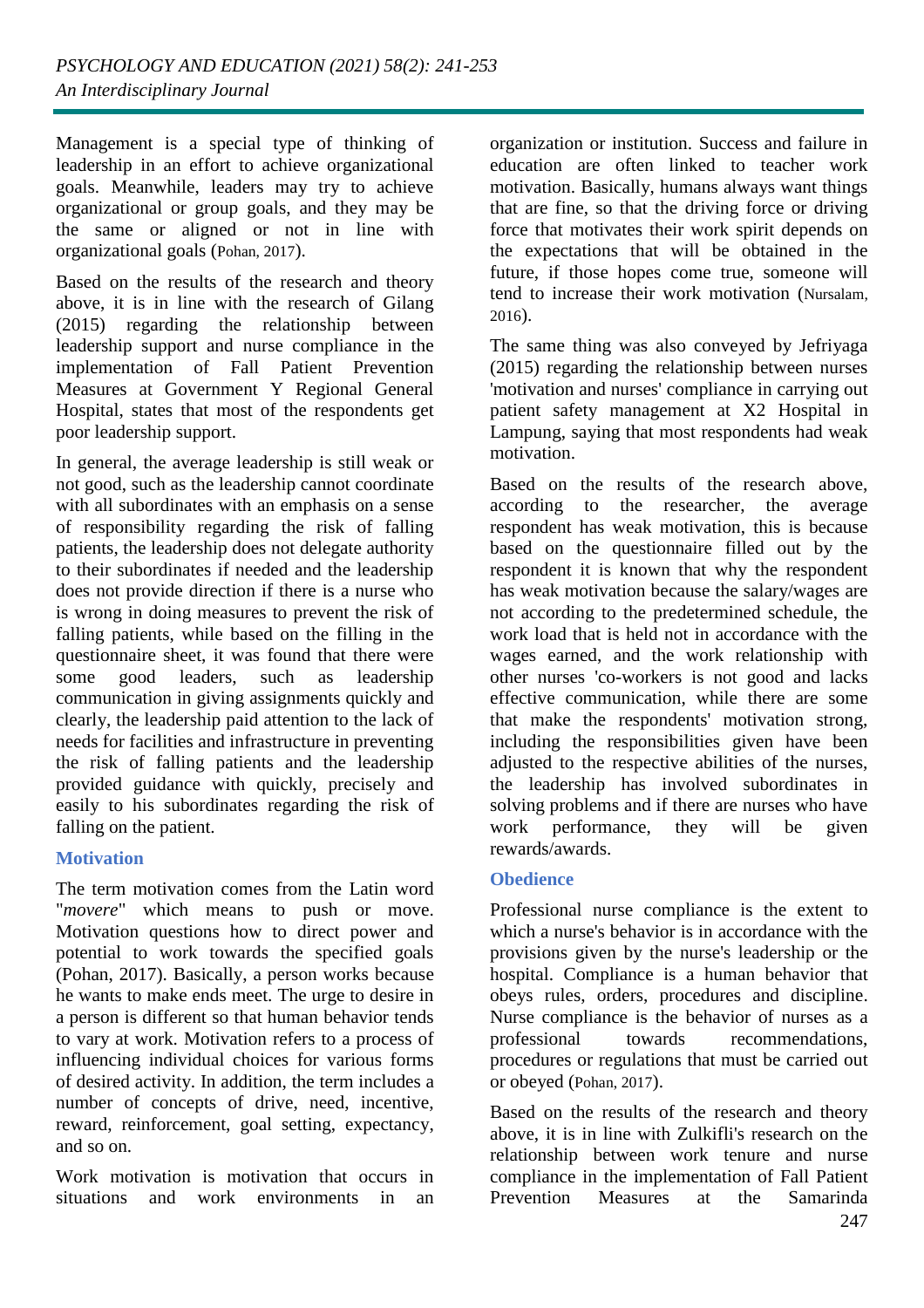Government Regional General Hospital, which states that most of the respondents were not compliant, totaling 72 respondents (57.3% ).

Based on the results of the research and discussion above, according to the researchers some respondents did not comply because based on the questionnaire it was known that nurses did not routinely document the risk of falling patients, nurses did not routinely analyze the risk of falling patients in accordance with existing regulations and policies and in assessing patient risks. fall, nurses rarely follow orders from the leadership, and vice versa, there are some nurses who are obedient, this is because, the nurse routinely assesses the risk of falling patients during surgery, the nurse always tells other shift nurses about the progress of the patient's risk of falling and the nurse conducts an assessment the patient is at risk of falling when the patient first enters and when the patient's physical changes occur.

#### **The Leadership Relationship between Nurse Compliance in caring for hospitalized patients in the prevention of the risk of falling patients**

Based on the results of statistical tests (table 3), pvalue is 0.002 or p-value  $\alpha$  (0.05), which means that there is a leadership relationship with nurses' compliance in caring for overnight patients in preventing the risk of falling patients at Hospital X1 Bandar Lampung in 2020, with an OR value of 4,500. It means that respondents who get bad leadership are 4,500 times more likely to disobey.

The Patient Safety Goal (PSG) is a requirement to be implemented in all hospitals accredited by the Hospital Accreditation Commission (HAC). One of the factors in implementing PSG is the motivation of medical personnel in carrying out patient safety procedures, such as the use of patient identification bracelets, which is the first implementation of the 6 Patient Safety Targets, namely the accuracy of patient identification which aims to be able to correctly identify patients hospitalized in the hospital at the time of providing services or medication. One of the patient safety standards is the role of leadership and motivation in improving patient safety in the form of leadership support and self-will in implementing these standards (Djatmiko, 2016).

Every hospital needs the establishment of a patient safety committee that handles the risk of falling patients. There are seven steps a leader can take in a hospital to help achieve patient safety. The seven steps include: building awareness of the value of patient safety, leading and supporting staff, integrating risk management activities, developing reporting systems, engaging and communicating with patients, learning and sharing experiences about patient safety, and preventing injuries through system implementation. The application of these seven steps can be used as a way to prevent falling patients (Djatmiko, 2016).

Since the implementation of Standard Operating Procedures (SPO) at Hospital X1 in Bandar Lampung by identifying patients at risk of falling in August-October 2019, it was found that 3 patients had fallen; this was due to an error in calculating the score from the Instrument Morse Fall Scale. One of the efforts to prevent falling patients is through the MFS assessment. The principles of MFS assessment are part of the performance and behavior of nurses in working according to their duties in the organization, usually related to compliance. Obedience is compliance or disobedience to orders, and is the starting point for changes in individual attitudes and behavior (Djatmiko, 2016).

The results of the research and discussion above are in line with the research of Ni PanjawiLacshitaJati, et al (2016) regarding Nurse Compliance in Implementing Standard Operating Procedures to Prevent Falling Patients Based on Demographic and Motivational Factors, stating that the analysis shows that the higher the motivation of nurses, the higher the compliance of nurses in implementing SPO for Patient Prevention. Fall down. In addition, there is a significant relationship between compliance with motivational factors with a p-value of 0.002 or pvalue <0.05. It is recommended for the hospital to hold socialization, increase the motivation of nurses, and provide appreciation, training and commitment in implementing SPO for fall patient prevention.

Based on the results of the above research, according to the researchers, there is a relationship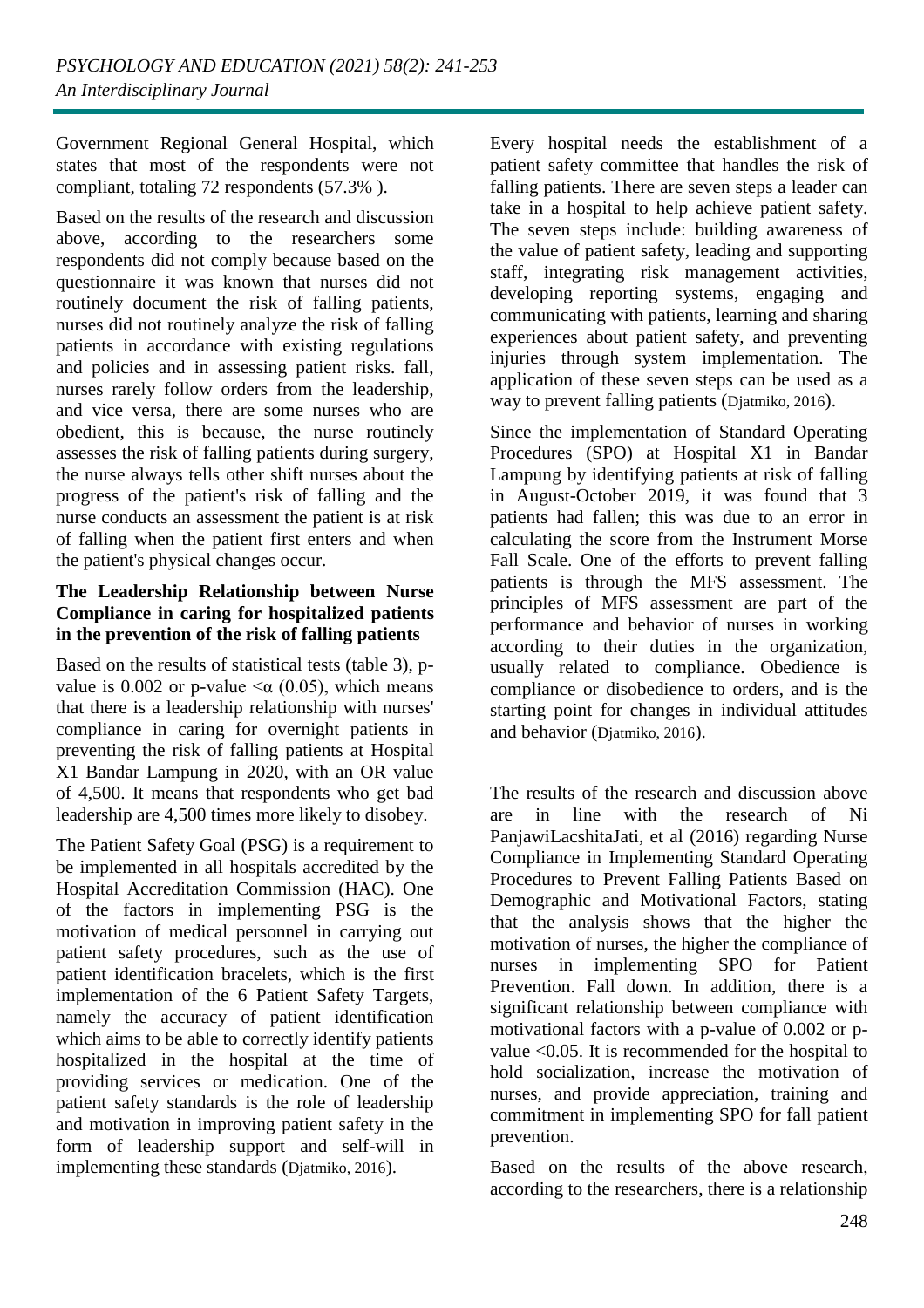between leadership and compliance in preventing the risk of falling on patients, this is because most respondents think that the existing leadership is not good, this is due to a lack of direction, evaluation and support from the leadership, resulting in nurses not obedient to the implementation of risk management for falling patients in the hospital, but in the results of the study the researchers also found that some respondents received good leadership support, but respondents were less obedient in implementing the risk management of falling patients, this was due to other factors that influenced such as, lack of effective communication between nurses, a work environment that is not conducive, a lack of rewards / rewards given to nurses or even age factors that are no longer productive, this is evidenced by the presence of an OR value of 4,500, which means the respondent who gets The bad leadership is 4,500 times more likely to be disobedient, so the effect or consequence of bad leadership will have a big impact on the level of compliance of respondents.

Based on the results of data recapitulation from respondents' answers on the questionnaire sheet, it is known that several problems were identified, including the following: The leader involved us in making decisions to handle fallen patients, the leader delegated tasks to other nurses, if the nurse did not know about prevention the risk of falling patients and the leadership does not pay attention to the lack of facilities and infrastructure needs in preventing the risk of falling patients.

#### **Relationship between Motivation and Nurse Compliance in caring for Overnight Stay Patients in the Prevention of Fall Risk**

Based on the results of statistical tests, a p-value of 0,000 was obtained or p-value  $\leq \alpha$  (0.05), which means that there is a relationship between motivation and compliance with inpatients in preventing the risk of falling in patients at X1 Hospital Bandar Lampung in 2020 (see table 4) .

The term motivation comes from the Latin word *"movere"* which means to push or move. Motivation questions how to direct power and potential to work towards the specified goals (Pohan, 2017). Basically, a person works because he wants to make ends meet. The urge to desire in

a person is different so that human behavior tends to vary at work. Motivation refers to a process of influencing individual choices for various forms of desired activity. In addition, the term includes a number of concepts of drive, need, incentive, reward, reinforcement, goal setting, expectancy, and so on.

According to Sinambela (2018) motivation contains three main components, namely a) to move, means to generate strength in the individual to lead someone to act in a certain way, b) directing or channeling behavior. In doing so it provides a goal orientation. Individual behavior is directed towards something, c) to maintain or sustain behavior, the environment must strengthen (reinforce) the intensity, urges and strengths of the individual.

According to Jefriyaga's (2015) research on the relationship between nurses 'motivation and compliance with nurses in carrying out patient safety management at Bhayangkara Hospital, Lampung, it is stated that there is a significant relationship between nurses' motivation and compliance with nurses in carrying out patient safety management with a p-value  $< 0.05$ , namely 0.001 .

Based on the results of the research and discussion above, according to the researcher there is a relationship between motivation and compliance of nurses in implementing the risk of falling patients, this is because most respondents have weak motivation, this is due to a lack of attitude and considers that handling risk management of falling patients is not very important as well as the lack of rewards or awards given to nurses so that it has an impact on the lack of compliance of nurses in carrying out risk management for falling patients, but in the results of the study the researchers also found that there were respondents who had strong motivation, but nurses were still not obedient to the implementation of prevention of falling patient risk This is because based on the results of filling out the questionnaire, it is known that nurses do not carry out their duties and responsibilities in accordance with the direction of the leadership, nurses do not analyze the risk of falling patients in accordance with existing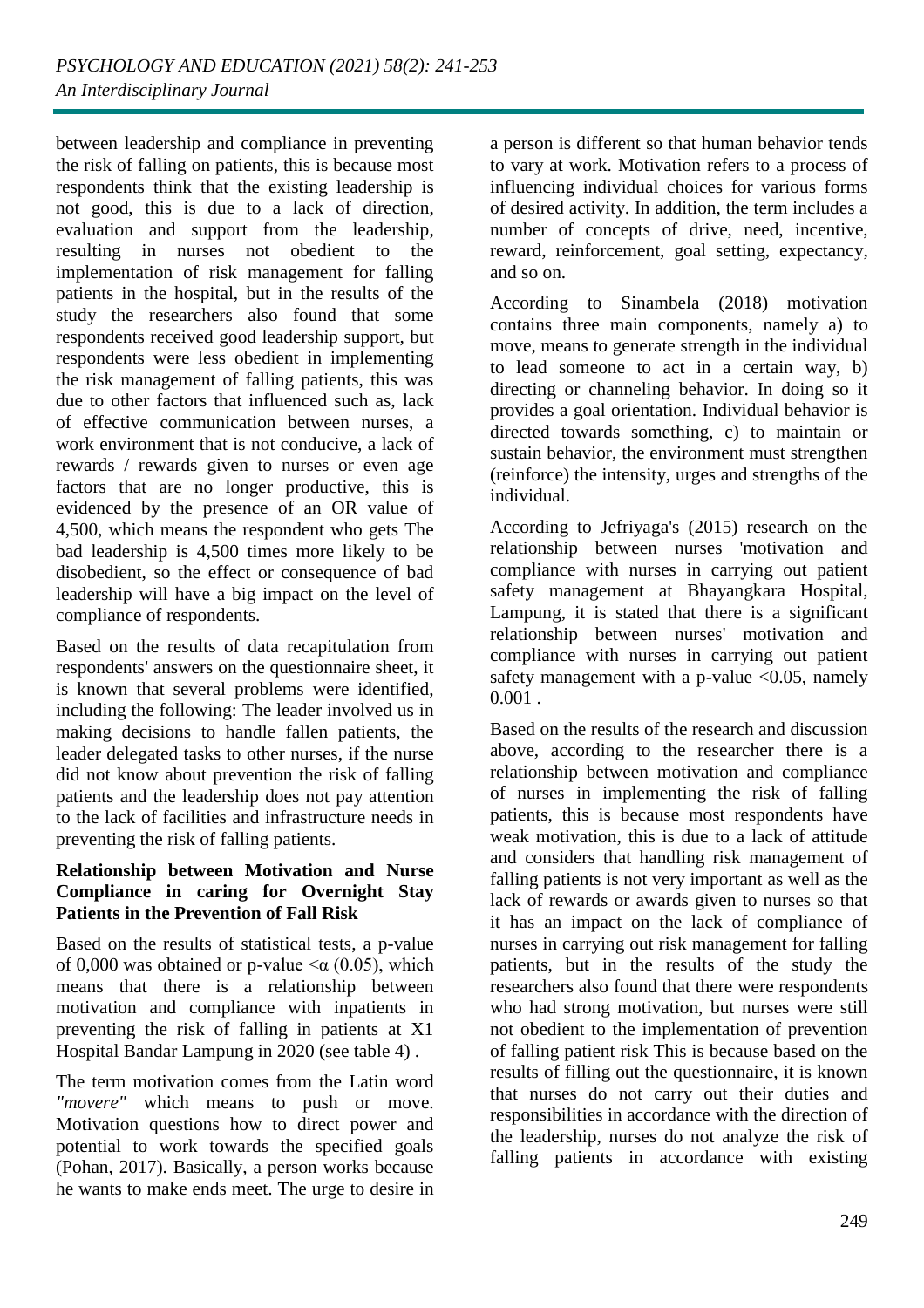regulations and policies, and Don't routinely document the risk of falling patients.

In the variable of the relationship between motivation and compliance, there is no OR value, this is because in the data analysis the researcher did, the available bivariate table was not 2x2, so automatically the OR value on the variable of motivation and compliance did not appear.

Based on the results of the data recapitulation from the respondents' answers on the questionnaire sheet, it is known that several problems were identified: The workload carried out was not in accordance with the salary obtained, nurses who were dissatisfied with the work environment determined by the hospital, nurses and co-workers did not provide enthusiasm for work and if there are nurses who have work performance, they will not be given a reward.

#### **CONCLUSIONS**

Based on the results of the research, the conclusions in this study are that (1) the leadership given was not good, (2) the nurses motivation is on a moderate scale, (3) most of the respondents were not compliant, (4) there was relationship between inpatient nurse compliance in preventing the risk of falling in patients, and (5) there was a motivational relationship between inpatient nurse compliance in preventing the risk of falling in patents.

### **IMPLICATION**

The authors suggest based on the results of this study to:

1. For Policy

The results of this study provide additional knowledge about the relationship of leadership and motivation to inpatient nurse compliance in preventing the risk of falling in patients and are expected to be used as a basis for further research.

2. For Further Researchers

This study has not reached the factors that increase and weaken the motivation and compliance of nurses, so further research can examine these factors.

### 3. For HospitalX1 Bandar Lampung

The results of this study can be used as a reference for holding seminars or health training on inpatient leadership, motivation and compliance in preventing the risk of falling in patients, so as to produce excellent service.

4. For The Nurses

The results of this study is new knowledge about the importance of compliance in implementing the risk of falling patients prevention by following the directions given by the leadership, conducting regular assessments and evaluations of the risk of falling patients and communicating and collaborating well with colleagues.

#### **REFERENCES**

- [1] Abreu, C., Mendes, A., Monteiro, J., & Santos, F. R. (2012). Falls in hospital settings: a longitudinal study. *Revistalatino-americana de enfermagem*, *20*(3), 597-603.
- [2] Aprina. (2015)*. RisetKeperawatan*. Lampung: Pendidikan Diklat Lampung.
- [3] Aryee, E., James, S. L., Hunt, G. M., & Ryder, H. F. (2017). Identifying protective and risk factors for injurious falls in patients hospitalized for acute care: a retrospective case-control study. *BMC geriatrics*, *17*(1), 260.
- [4] Asiri, S. A., Rohrer, W. W., Al-Surimi, K., Da'ar, O. O., & Ahmed, A. (2016). The association of leadership styles and empowerment with nurses' organizational commitment in an acute health care setting: a cross-sectional study. *BMC nursing*, *15*(1), 38.
- [5] Ball, J. C., & Ross, A. (2012). *The effectiveness of methadone maintenance treatment: patients, programs, services, and outcome*. Springer Science & Business Media.
- [6] Brunsveld-Reinders, A. H., Arbous, M. S., De Vos, R., & De Jonge, E. (2016). Incident and error reporting systems in intensive care: a systematic review of the literature. *International Journal for Quality in Health Care*, *28*(1), 2-13.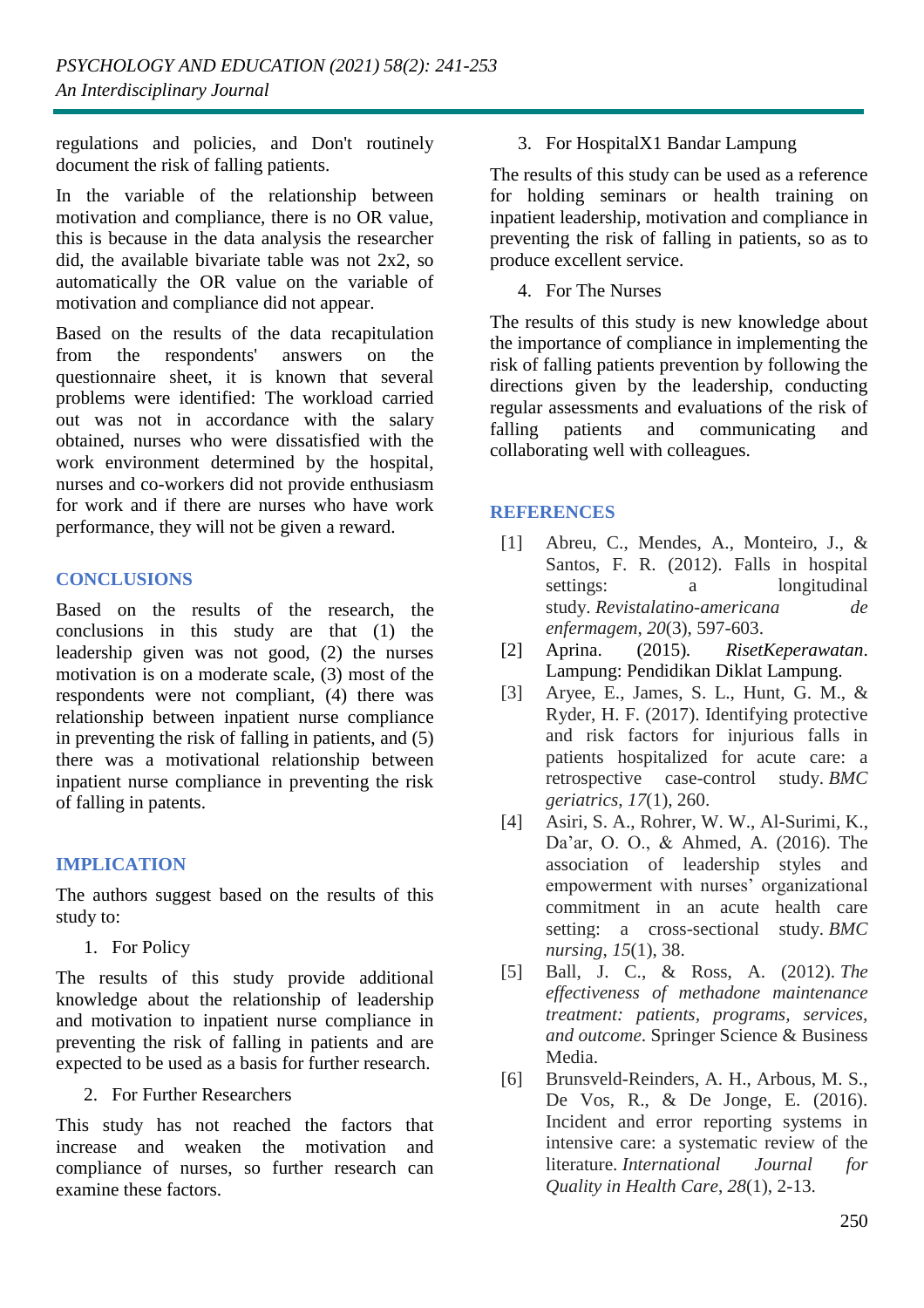- [7] Chassin, M. R., & Loeb, J. M. (2013). High-reliability health care: getting there from here. *The Milbank Quarterly*, *91*(3), 459-490.
- [8] Christian, C. W., & Committee on Child Abuse and Neglect. (2015). The evaluation of suspected child physical abuse. *Pediatrics*, *135*(5), e1337-e1354.
- [9] Darmadi. (2008).*InfeksiNosokomial: Problematika dan Pengendaliannya*. Jakarta: Salemba medika.
- [10] Dranove, D. (2009). *The economic evolution of American health care: from Marcus Welby to managed care*. Princeton University Press.
- [11] Djatmiko, RiswanDwi. (2016). *Keselamatan Dan Kesehatan Kerja*. Jakarta: PenerbitBukuDeepublish.
- [12] DinasProvinsi Lampung. (2017). *Profil Kesehatan Provinsi Lampung*. Dinkes: Lampung.
- [13] Dharma, Kusuma. (2011). *MetodelogiPenelitian*. Jakarta: Trans Info Media.
- [14] Donaldson, L. J., Panesar, S. S., & Darzi, A. (2014). Patient-safety-related hospital deaths in England: thematic analysis of incidents reported to a national database, 2010–2012. *PLoS Med*, *11*(6), e1001667.
- [15] Harrington. (2009). *Buku Saku Kesehatan Kerja. Edisi 3*: Penerbit EGC. Cetakan I. Jakarta.
- [16] Houghton, C., Meskell, P., Delaney, H., Smalle, M., Glenton, C., Booth, A., ... &Biesty, L. M. (2020). Barriers and facilitators to healthcare workers' adherence with infection prevention and control (IPC) guidelines for respiratory infectious diseases: a rapid qualitative evidence synthesis. *Cochrane Database of Systematic Reviews*, (4).
- [17] James, J. T. (2013). A new, evidencebased estimate of patient harms associated with hospital care. *Journal of patient safety*, *9*(3), 122-128.
- [18] *Jeyaratnam* J., Koh D. *2010*. *Buku Ajar. PraktekKedokteranKerja*. Jakarta: EGC.
- [19] Jain, V., Chari, R., Maslovitz, S., Farine, D., Bujold, E., Gagnon, R., ... & Gouin, K. (2015). Guidelines for the management of

a pregnant trauma patient. *Journal of Obstetrics and Gynaecology Canada*, *37*(6), 553-571.

- [20] Jabri, M. (2017). *Managing organizational change: Process, social construction and dialogue*. Palgrave.
- *[21]* Jefriyaga. M. (2015) *tentanghubunganmotivasiperawatterhadap kepatuhanperawatdalammenajalankanma najemen patient safety Di RS Bhayangkara Lampung.*
- [22] Jia, Q., Xu, W. D., Hu, J. H., Liu, J., Liu, H., Zhao, J., & Zhu, L. Y. (2020). AS18007| Facial camouflage pattern design based on spot combination and camouflage effect evaluation. *Basic Clin PharmacolToxicol*, *126*(3), 3-189.
- [23] Johnston, M., &Magnan, M. A. (2019). Using a fall prevention checklist to reduce hospital falls: results of a quality improvement project. *AJN The American Journal of Nursing*, *119*(3), 43-49.
- [24] Lawton, R., McEachan, R. R., Giles, S. J., Sirriyeh, R., Watt, I. S., & Wright, J. (2012). Development of an evidence-based framework of factors contributing to patient safety incidents in hospital settings: a systematic review. *BMJ quality & safety*, *21*(5), 369-380.
- [25] Leigh, H. (2013). *The patient: Biological, psychological, and social dimensions of medical practice*. Springer Science & Business Media.
- [26] Longtin, Y., Sax, H., Leape, L. L., Sheridan, S. E., Donaldson, L., &Pittet, D. (2010, January). Patient participation: current knowledge and applicability to patient safety. In *Mayo Clinic Proceedings* (Vol. 85, No. 1, pp. 53-62). Elsevier.
- [27] Kalra, J., Kalra, N., &Baniak, N. (2013). Medical error, disclosure and patient safety: A global view of quality care. *Clinical biochemistry*, *46*(13-14), 1161-1169.
- *[28]* Kemenkes RI. (2017). *Profil Kementerian Kesehatan Republik Indonesia Tahun 2017.*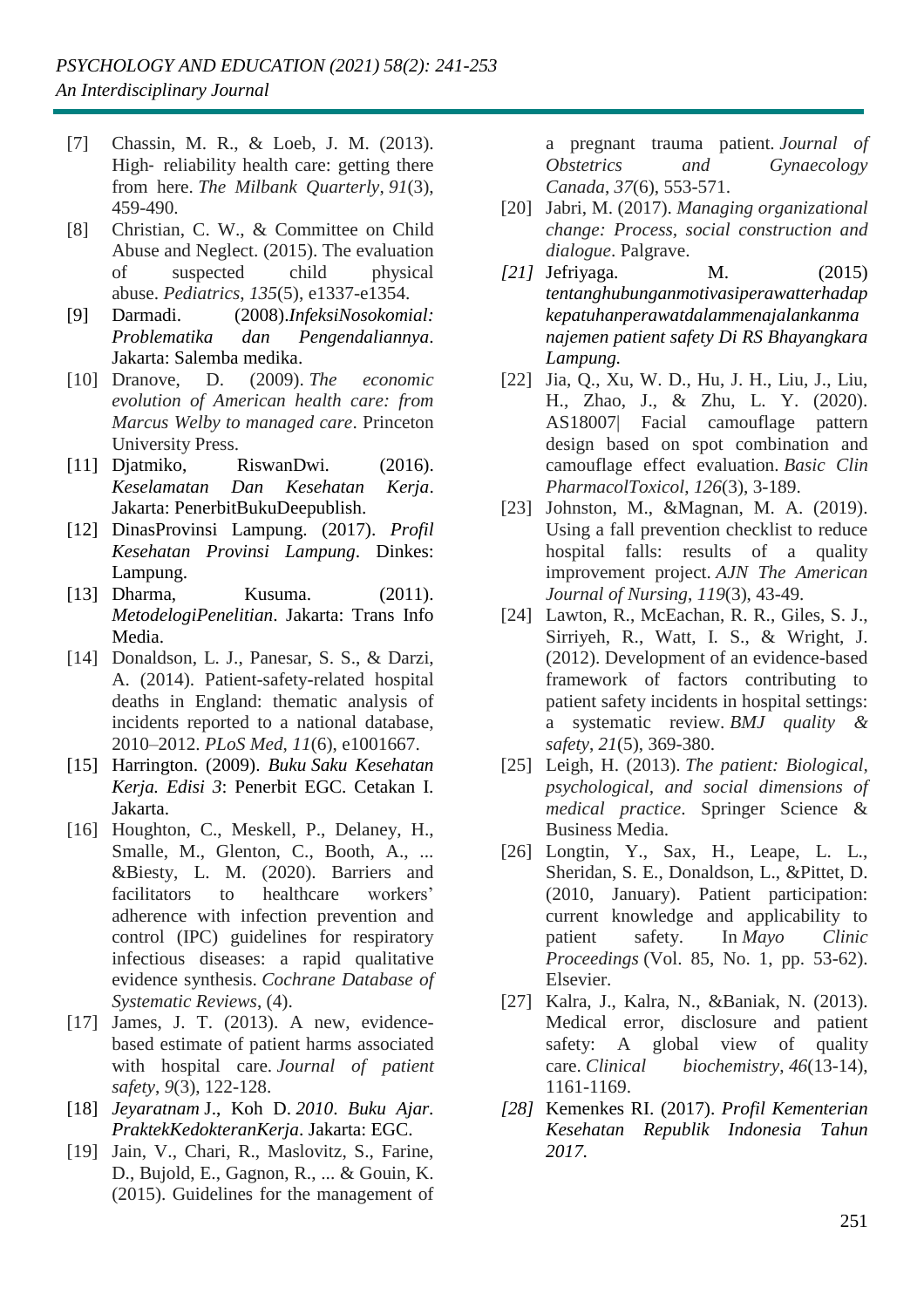- [29] *Kuntoro*, A. (*2010)*. *Buku Ajar ManajemenKeperawatan*. Yogyakarta: NuhaMedika
- [30] Kocakulah, M. C., Austill, D., & Henderson, E. (2019). Medicare cost reduction in the US: A case study of hospital readmissions and value-based purchasing. *International Journal of Healthcare Management*, 1-16.
- [31] Kossaify, A., Hleihel, W., &Lahoud, J. C. (2017). Team-based efforts to improve quality of care, the fundamental role of ethics, and the responsibility of health managers: monitoring and management strategies to enhance teamwork. *Public health*, *153*, 91-98.
- [32] Miake-Lye, I. M., Hempel, S., Ganz, D. A., &Shekelle, P. G. (2013). Inpatient fall prevention programs as a patient safety strategy: a systematic review. *Annals of internal medicine*, *158*(5\_Part\_2), 390- 396.
- [33] Mitchell, I., Schuster, A., Smith, K., Pronovost, P., & Wu, A. (2016). Patient safety incident reporting: a qualitative study of thoughts and perceptions of experts 15 years after 'To Err is Human'. *BMJ quality & safety*, *25*(2), 92- 99.
- [34] Mirzaei, M., Aspin, C., Essue, B., Jeon, Y. H., Dugdale, P., Usherwood, T., & Leeder, S. (2013). A patient-centred approach to health service delivery: improving health outcomes for people with chronic illness. *BMC health services research*, *13*(1), 251.
- [35] Mubarak, Wahit Iqbal. (2009)*. Promosi Kesehatan UntukKebidanan*. Jakarta :SalembaMedika
- [36] Notoatmodjo, Soekidjo. (2012). *MetodelogiPenelitian Kesehatan*. Jakarta: RinekaCipta.
- [37] Notoatmodjo, Soekidjo. (2010).*Promosi Kesehatan dan IlmuPerilaku Kesehatan*. Jakarta: RinekaCipta.
- *[38]* Ni PanjawiLacshitaJati. (2016). dkk*tentangKepatuhanPerawatMelaksanak anStandarProsedurOperasionalPencegah anPasienJatuhBerdasarkanFaktorDemogr afi Dan Motivasi.*
- [39] Nursalam. (2016). *ManajemenKeperawatan*. Jakarta: SalembaMedika.
- [40] Papp, J. (2018). *Quality Management in the Imaging Sciences E-Book*. Elsevier Health
- [41] Sciences.
- [42] ProfilDinas Kesehatan Provinsi Lampung. (2019). *Profil Kesehatan Provinsi Lampung*: Lampung.
- [43] Pohan, Imbalo, MPH. (2017). *JaminanMutuLayanan Kesehatan*. Jakarta: EGC.
- [44] Ponikowski, P., Anker, S. D., AlHabib, K. F., Cowie, M. R., Force, T. L., Hu, S.,&Samal, U. C. (2014). Heart failure: preventing disease and death worldwide. *ESC heart failure*, *1*(1), 4-25.
- [45] RumahSakit Bintang Amin. (2019). *Profil RS Bintang Amin*: Lampung.
- [46] Riskesdas. (2018). *ProfilRiset Kesehatan Dasar Tahun 2018.* Departemen Kesehatan: Indonesia.
- *[47]* Rachmawati, Nunung. (2019)*. Manajemen Patient Safety Konsep&Aplikasi Patient Safety Dalam Kesehatan*. Yogyakarta: PT.PustakaBaru*.*
- *[48]* Raleigh, V., Thompson, J., Jabbal, J., Graham, C., Sizmur, S., & Coulter, A. (2015). Patients' experience of using hospital services. *London, UK: King's Fund*.
- [49] Reason, J. (2016). *Managing the risks of organizational accidents*. Routledge .
- [50] Rodziewicz, T. L., &Hipskind, J. E. (2020). Medical error prevention. In *StatPearls [Internet]*. StatPearls Publishing.
- [51] Ryan-Fogarty, Y., O'Regan, B., & Moles, R. (2016). Greening healthcare: systematic implementation of environmental programmes in a university teaching hospital. *Journal of Cleaner Production*, *126*, 248-259.
- [52] Sattar, S., Alibhai, S. M., Spoelstra, S. L., & Puts, M. T. (2019). The assessment, management, and reporting of falls, and the impact of falls on cancer treatment in community-dwelling older patients receiving cancer treatment: results from a